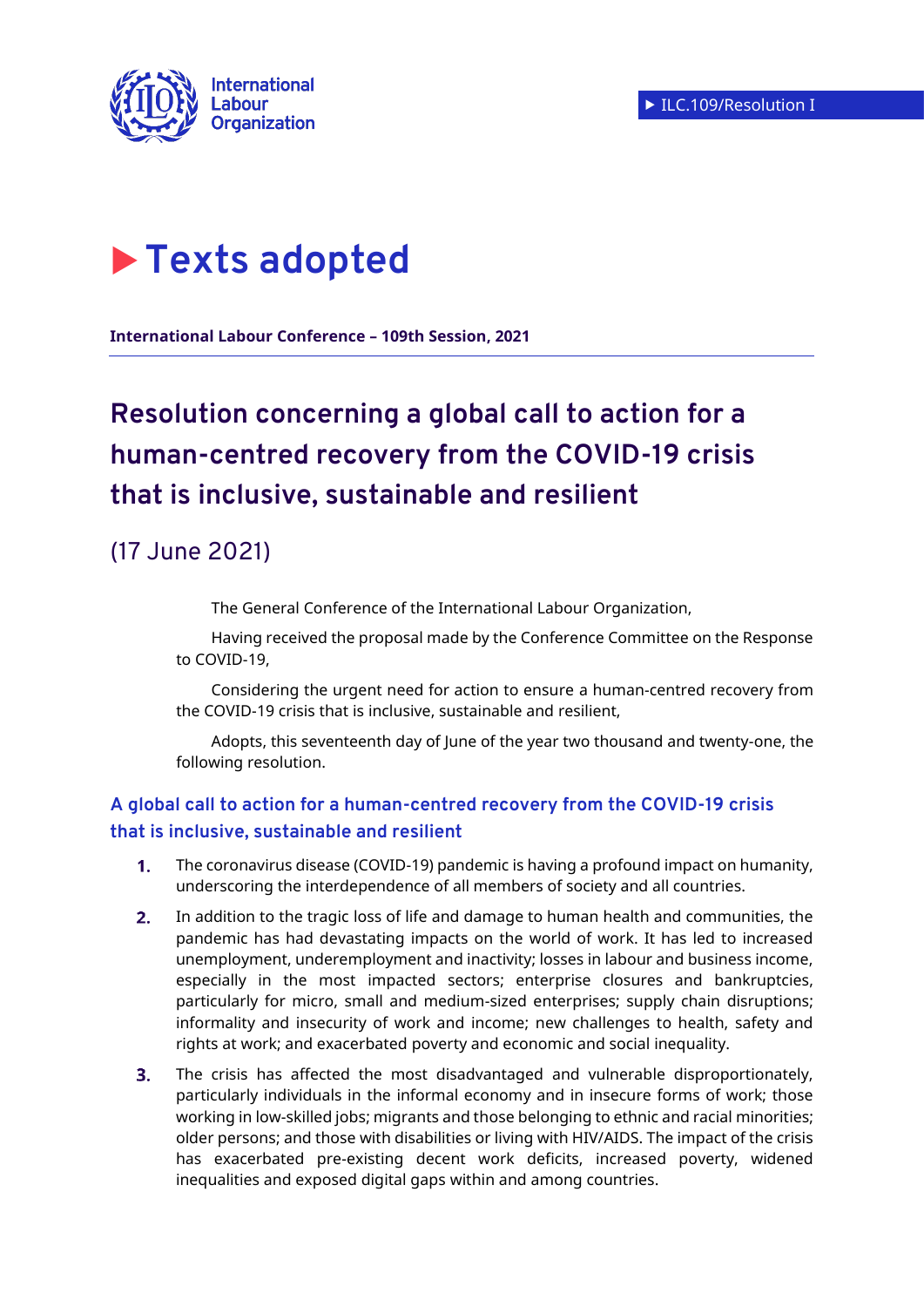- 4. Women have suffered disproportionate job and income losses, including because of their over-representation in the hardest-hit sectors, and many continue to work on the front line, sustaining care systems, economies and societies, while often also doing the majority of unpaid care work, which underscores the need for a gender-responsive recovery.
- $5.$ The crisis has profoundly disrupted the education, training and employment of young people, making it even harder for them to find a job, successfully transition from education and training to work, continue education or start a business and posing the risk of a reduced trajectory of earnings and advancement over the course of their working lives.
- 6. Without concerted action by governments, employers' and workers' organizations, and the international community, these differential effects will endure well beyond the pandemic itself, with profound implications for the achievement of social justice and decent work for all, including full, productive and freely chosen employment, and will further reverse gains and undermine progress towards achieving the goals of the United Nations 2030 Agenda for Sustainable Development.
- $7.$ Urgent and coordinated action, including in the multilateral context, is also needed to ensure that all people have timely, equitable, affordable and global access to quality, safe and effective COVID-19 vaccines, treatments and preventive measures, such as health technologies, diagnostics, therapeutics and other COVID-19 health products, with fair distribution across all levels of society, which is critical to safety and health, to curbing the growing inequality within and between countries, and to restarting economies and building forward better.
- 8. The ILO Centenary Declaration for the Future of Work, 2019, with its human-centred approach, based on the unique tripartite structure and normative mandate of the International Labour Organization (ILO), provides the foundation for a recovery from the crisis that is fully inclusive, sustainable and resilient and supports a just transition. The Declaration offers a positive vision and a road map for how countries can build forward better. Accelerating its implementation through increased emphasis and investment must become a top priority of public policy, enterprise actions and international cooperation.

### **I. Urgent action to advance a human-centred recovery that is inclusive, sustainable and resilient**

- We, governments and employers' and workers' organizations, commit to working  $9.$ individually and collectively and with the support of the ILO for a human-centred recovery from the COVID-19 crisis through the focused and accelerated implementation of the ILO Centenary Declaration, thereby advancing progress towards an inclusive, sustainable and resilient development with decent work for all.
- **10.** We commit to addressing the global dimensions of the crisis through enhanced international and regional cooperation, global solidarity and policy coherence across the economic, social, environmental, humanitarian and health domains, thereby enabling all countries to overcome the crisis and expedite progress towards the achievement of the 2030 Agenda, the Paris Agreement of the United Nations Framework Convention on Climate Change and the Addis Ababa Action Agenda of the Third International Conference on Financing for Development.
- We commit to placing the aim of full, productive and freely chosen employment and decent work, the needs of the most vulnerable and hardest hit by the pandemic, and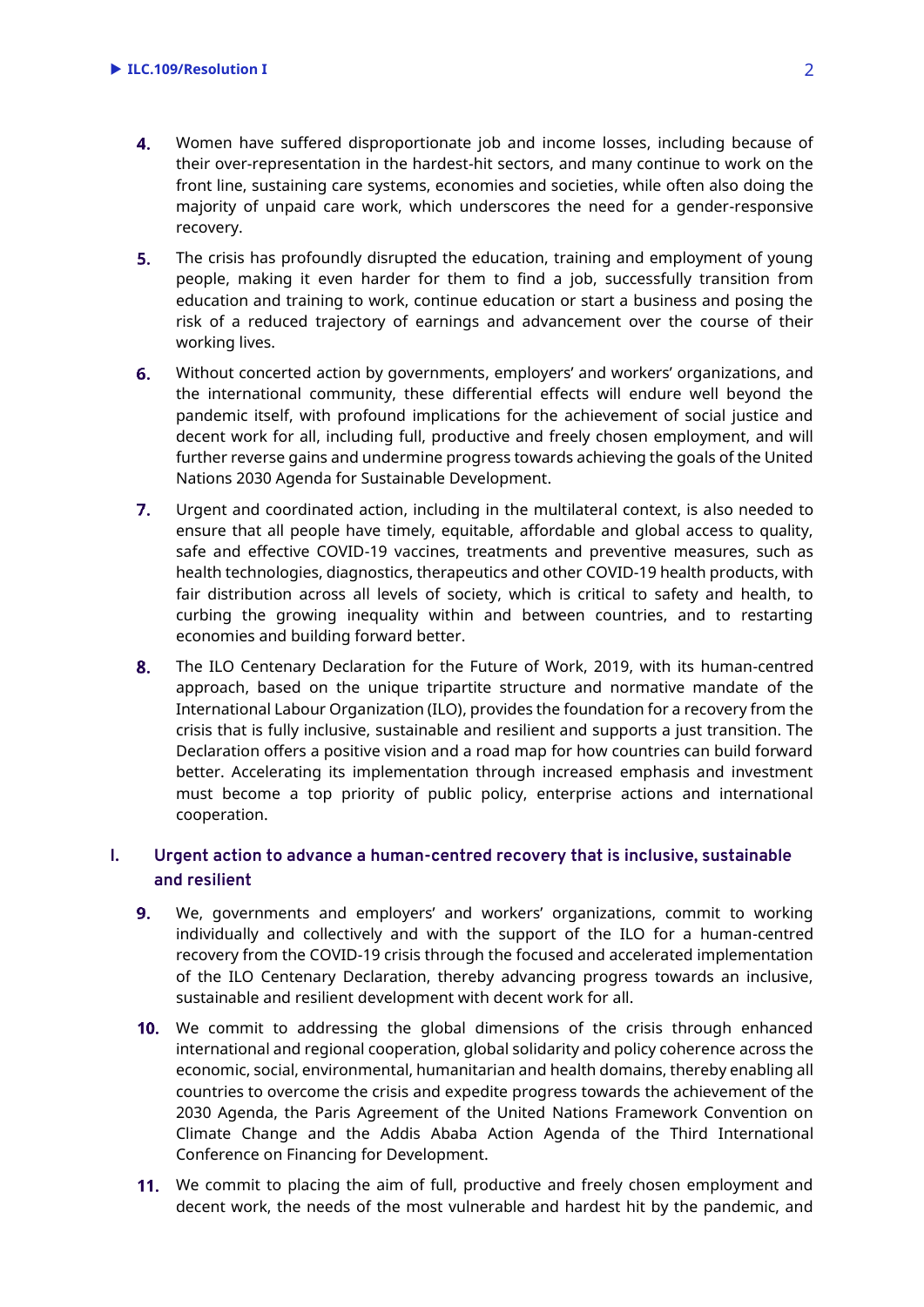support for sustainable enterprises, jobs and incomes at the heart of strategies that are gender-responsive, to build forward better from the crisis, tailored to specific situations and taking into full account national circumstances and priorities, including by working to:

#### **A. Inclusive economic growth and employment**

- (a) provide for a broad-based, job-rich recovery with decent work opportunities for all through integrated national employment policy responses, recognizing the important role of the private and the public sector and the social and solidarity economy, including:
	- (i) supportive macroeconomic, fiscal and industrial policies that also foster equity and stability; and
	- (ii) appropriate public and private investment in sectors hit hardest by the crisis, such as hospitality, tourism, transport, arts and recreation and some parts of retail, and those with strong potential to expand decent work opportunities, such as the care economy, education and infrastructure development;
- (b) facilitate a speedy recovery towards a sustainable travel and tourism sector, bearing in mind its labour-intensive nature and its key role in countries highly dependent on tourism, including Small Island Developing States;
- (c) promote global solidarity through support for developing countries experiencing crisis-related reductions in fiscal and monetary policy space or unsustainable external debt obligations;
- (d) support business continuity and an enabling environment for innovation, productivity growth and sustainable enterprises, including micro, small and medium-sized enterprises, recognizing the important role of sustainable enterprises as generators of employment and promoters of innovation and decent work;
- (e) provide incentives to employers to retain workers despite crisis-related reduction of business activity, such as through work-sharing and shorter working weeks, targeted wage subsidies, temporary measures relating to tax and social security contributions, and access to business support measures in order to maintain employment and income continuity;
- (f) strengthen national systems of employment services and national policies to provide quality employment services for workers and employers to mitigate crisisinduced economic and labour market disruption, recognizing, where appropriate, the complementary role of private employment services when properly regulated in line with international labour standards, including the prohibitions therein on charging fees and costs to workers;
- (g) support quality education, training and decent work for young people, to maximize their potential as a source of dynamism, talent, creativity and innovation in the world of work and as a driving force for shaping a better future of work;
- (h) strengthen public and private investment in skills development and lifelong learning, including through universal access to quality education and more equitable and effective access to training, including apprenticeships, career guidance, upskilling and reskilling, and through other active labour market policies and partnerships that facilitate successful labour market transitions and reduce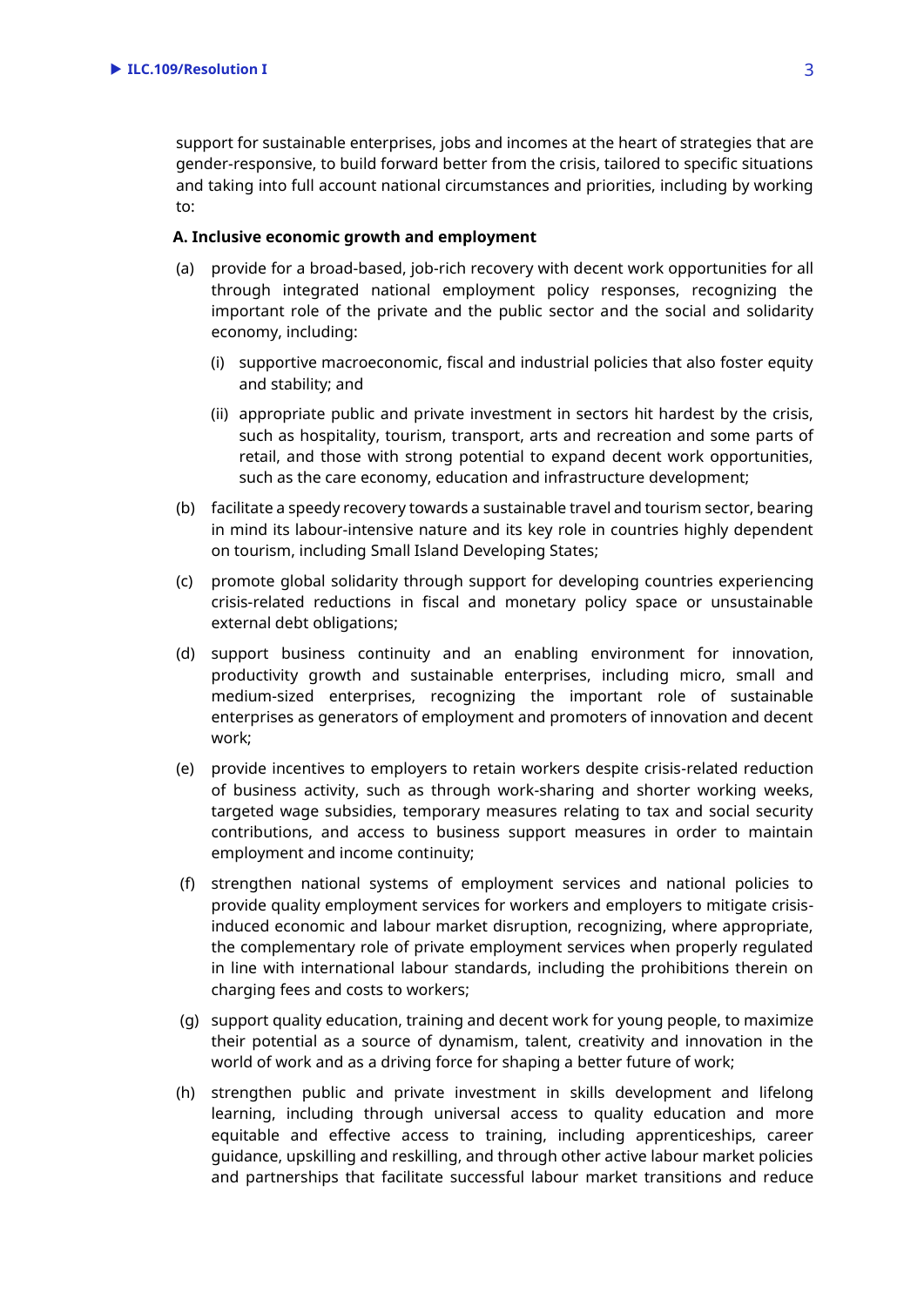skills mismatches, gaps and shortages, including for the low-skilled and the longterm unemployed;

- (i) foster more resilient supply chains that contribute to:
	- (i) decent work;
	- (ii) sustainability of enterprises along the supply chain, including micro, small and medium-sized enterprises;
	- (iii) environmental sustainability; and
	- (iv) protection of and respect for human rights in line with the three pillars of the UN Guiding Principles on Business and Human Rights and the ILO Tripartite Declaration of Principles concerning Multinational Enterprises and Social Policy;

supported by sustainable international trade and investment;

- (j) leverage the opportunities of just digital and environmental transitions to advance decent work, inter alia through social dialogue, including collective bargaining and tripartite cooperation;
- (k) develop and implement comprehensive, innovative and integrated approaches to curb the spread of informality and accelerate the transition to the formal economy, particularly for the creation, preservation and formalization of enterprises and decent jobs, paying due attention to the rural economy;

#### **B. Protection of all workers**

- (a) provide all workers with adequate protection, reinforcing respect for international labour standards, and promoting their ratification, implementation and supervision, with particular attention to areas where serious gaps have been revealed by the crisis. This includes respect for fundamental principles and rights at work; an adequate minimum wage, either statutory or negotiated; maximum limits on working time; and safety and health at work with particular attention to the ongoing challenges presented by the COVID-19 pandemic;
- (b) redouble efforts to address the increasing fundamental rights violations resulting from the pandemic, with special emphasis on the elimination of child and forced labour;
- (c) provide that workers at higher risk of exposure to COVID–19 and those at greater risk of negative health impacts, such as healthcare workers and all other frontline workers, including those working transnationally, have access to vaccines, personal protective equipment, training, testing and psychosocial support, and that they are adequately remunerated and protected at work, including against excessive workloads;
- (d) strengthen occupational safety and health measures by cooperating with public institutions, private enterprises, employers, workers and their representatives on:
	- (i) the provision of tailored practical guidance;
	- (ii) support for risk management;
	- (iii) the introduction of appropriate control and emergency preparedness measures;
	- (iv) measures to prevent new outbreaks or other occupational risks; and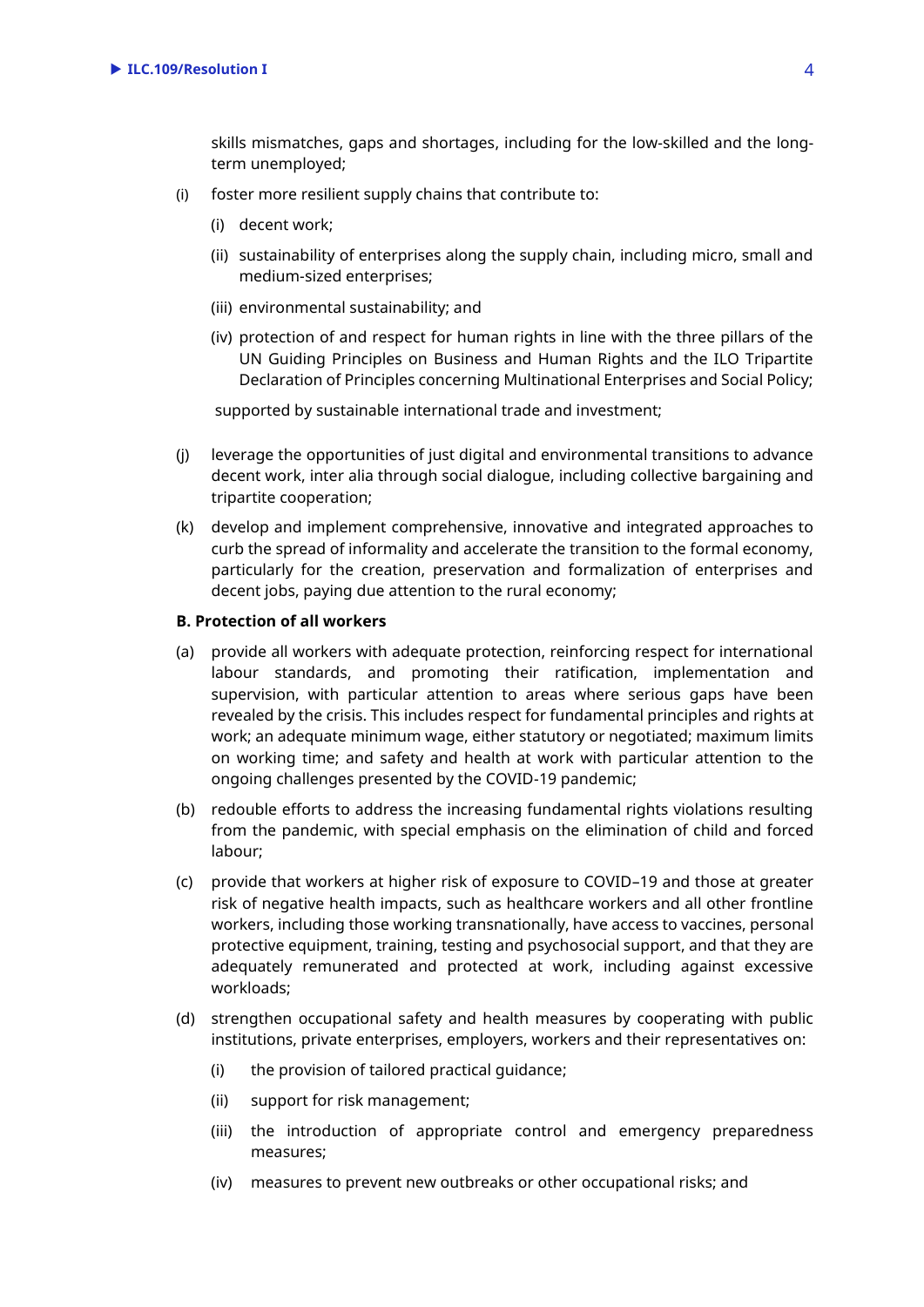(v) compliance with health measures and other COVID-19-based rules and regulation;

recognizing that safe and healthy working conditions are fundamental to decent work;

- (e) introduce, utilize and adapt teleworking and other new work arrangements so as to retain jobs and expand decent work opportunities through, among other means, regulation, social dialogue, collective bargaining, workplace cooperation and efforts to reduce disparities in digital access, respecting international labour standards and privacy and promoting data protection and work-life balance;
- (f) uphold the continued relevance of the employment relationship as a means to provide certainty and legal protection to workers, while recognizing the extent of informality and the urgent need to ensure effective action to achieve the transition to formality and decent work;
- (g) implement, through public policy and enterprise practice, a transformative agenda for gender equality by:
	- (i) ensuring equal pay for work of equal value, supported inter alia by pay transparency;
	- (ii) expanding policies providing adequate paid care leave and promoting a more balanced sharing of work and family responsibilities;
	- (iii) promoting employment creation and lifelong learning policies that close gender skills gaps;
	- (iv) investing in education, healthcare, social work, the care economy and other sectors, addressing understaffing and improving working conditions;
	- (v) removing legal and other types of barriers to entry to and advancement in education, training, employment and careers, including by combating gender stereotypes; and
	- (vi) preventing and protecting against gender-based violence and harassment in the world of work;
- (h) execute across the public and private sectors a transformative agenda for equality, diversity and inclusion aimed at eliminating violence and harassment in the world of work and discrimination on all grounds, including race, colour, sex, religion, political opinion, national extraction and social origin, and taking into account the specific circumstances and vulnerabilities of migrants, indigenous and tribal peoples, people of African descent, ethnic minorities, older persons, persons with disabilities and persons living with HIV/AIDS;

#### **C. Universal social protection**

- (a) achieve universal access to comprehensive, adequate and sustainable social protection, including nationally defined social protection floors, ensuring that, at a minimum, over the life cycle, all in need have access to basic income security and to essential healthcare, recognizing the right to the enjoyment of the highest attainable standard of physical and mental health as more important than ever;
- (b) enhance access to unemployment protection to ensure support for workers who have lost their jobs and livelihoods due to the pandemic and to facilitate transitions;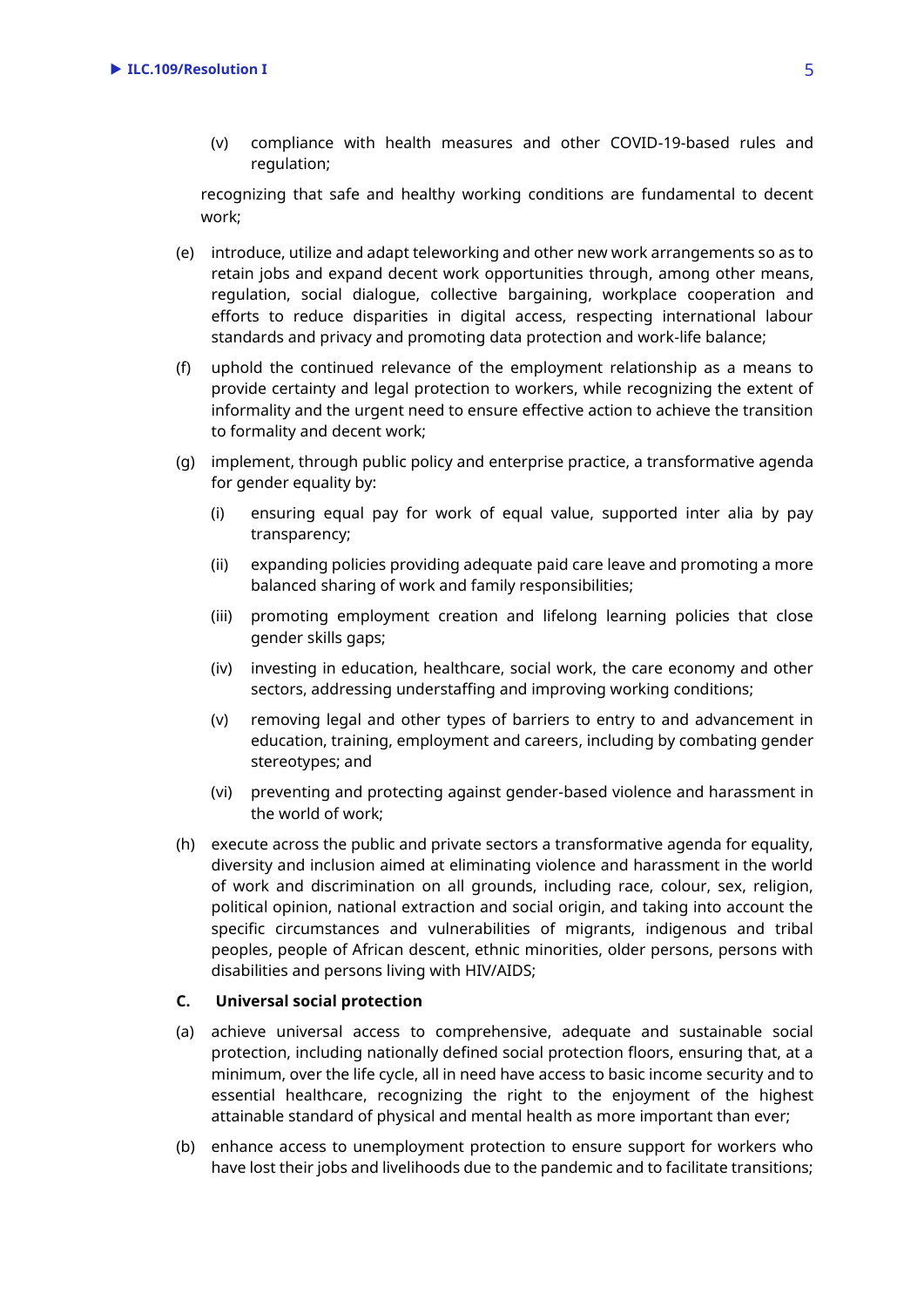- (c) provide access to adequate paid sick leave, and sickness benefits and health and care services, family leave and other family-friendly policies for all workers, ensuring coverage in cases of quarantine and self-isolation and developing faster delivery mechanisms for benefits;
- (d) provide for equitable and sustainable financing for social protection systems through effective resource mobilization as well as reinforced global solidarity and coordination to ensure that no one is left behind;
- (e) reinforce the essential role of the public sector in supporting well-functioning economies and societies, recognizing in particular the important role of public health and care systems in times of a health crisis and in the prevention of future shocks and pandemics;

#### **D. Social dialogue**

- (a) build upon the role that social dialogue, both bipartite and tripartite, has played in the immediate response to the COVID-19 pandemic in many countries and sectors, based on respect for and the promotion and realization of the enabling rights of freedom of association and the effective recognition of the right to collective bargaining;
- (b) promote social dialogue in particular to support delivery of the outcomes set out in this global call to action, including through governments consulting with social partners on designing and implementing national recovery plans and policies addressing the need for retention and creation of decent jobs, business continuity, and investment in priority sectors and areas, both public and private, to ensure a job-rich recovery;
- (c) strengthen the capacity of public administrations and employers' and workers' organizations to participate in such dialogue as the means to develop and implement regional, national, sectoral and local recovery strategies, policies and programmes.

### **II. ILO leadership and support of a human-centred recovery that is inclusive, sustainable and resilient**

- **12.** The ILO, with its mandate for social justice and decent work, must play a leadership role with its constituents and in the international system in advancing a human-centred recovery from the COVID-19 crisis that is inclusive, sustainable and resilient. Through focused and accelerated implementation of the ILO Centenary Declaration, it will strengthen its support of Member States' recovery efforts and leverage the support of other multilateral organizations and international institutions while contributing actively to the efforts of the United Nations system to expedite delivery of the 2030 Agenda.
- In order to help governments and employers' and workers' organizations build forward better from the crisis, the ILO will use all its means of action to support the design and implementation of recovery strategies that leave no one behind. To this end, the ILO will strengthen its support of Member States' efforts to:
	- (a) create inclusive and sustainable economic growth, employment and social development, increasing support for the development of policies and approaches that:
		- (i) generate employment-intensive investment;
		- (ii) strengthen active labour market policies;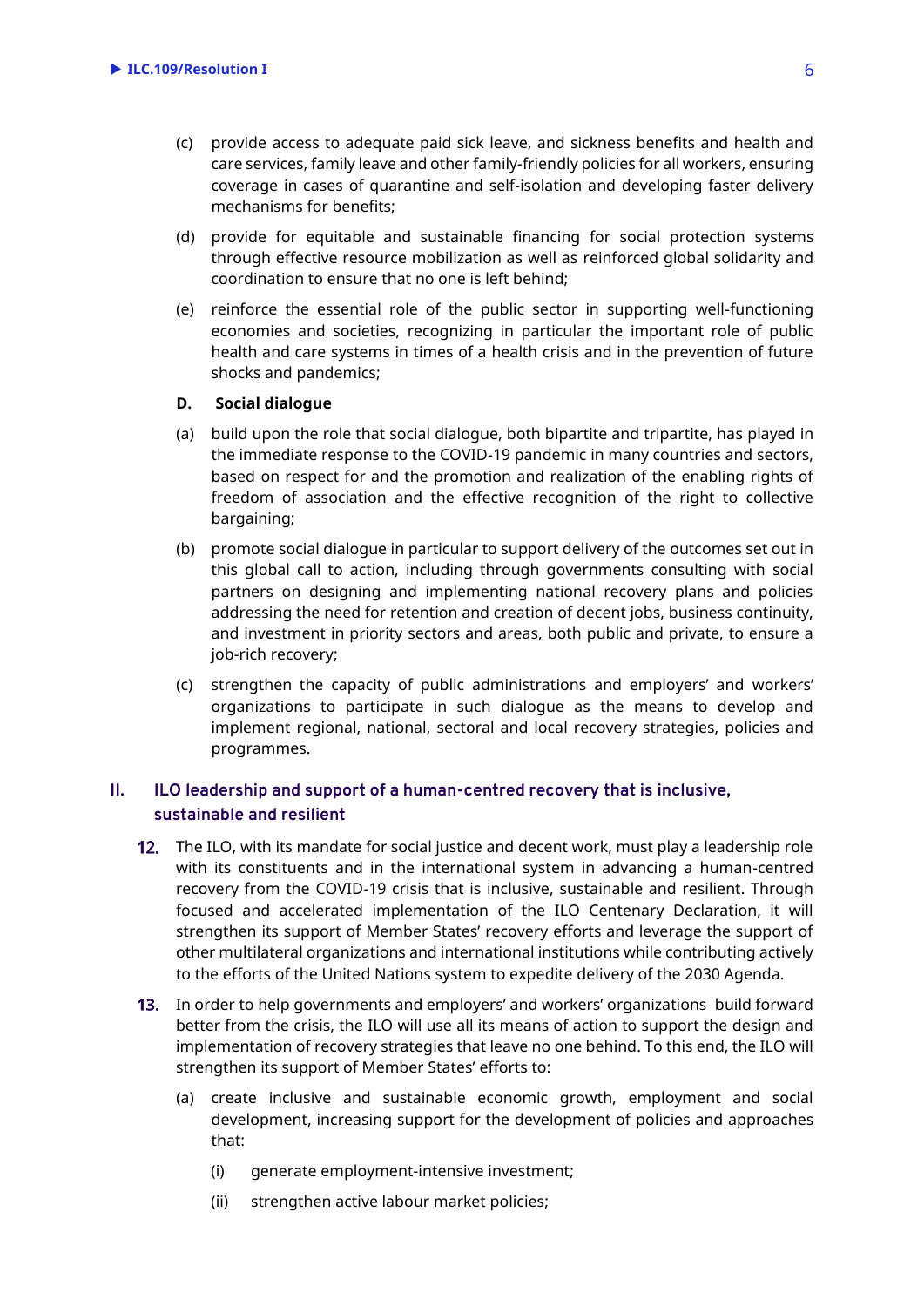- (iii) promote an enabling environment for entrepreneurship and sustainable enterprises;
- (iv) boost productivity through diversification and innovation;
- (v) harness the fullest potential of technological progress and digitalization, including platform work, to create decent jobs and sustainable enterprises, enable broad social participation in its benefits and address its risks and challenges, including by reducing the digital divide between people and countries;
- (vi) promote skills development opportunities that are responsive to labour market needs and support effective transitions for young people from education and training to work; and
- (vii) promote guidance, training and employment services that provide older workers with the facilities, advice and assistance they may need to expand their choices, optimize their opportunities to work in good-quality, productive and healthy conditions until their retirement, and to enable active ageing;
- (b) protect all workers, including by strengthening policy advice, capacity-building and technical assistance in support of:
	- (i) sound labour relations and the promotion of legal and institutional frameworks based on international labour standards, including fundamental principles and rights at work, and a particular emphasis on occupational safety and health in the light of the experience of the COVID-19 pandemic;
	- (ii) prioritizing and mainstreaming strategies to address the informal economy and insecure forms of work, which have been particularly affected by the crisis, including through research, development cooperation and policy interventions and guidance; and
	- (iii) preserving jobs and increasing the resilience of labour markets to crises and pandemics;
- (c) achieve universal access to comprehensive, adequate and sustainable social protection, including floors, that ensures income security and health protection and enables people, including the self-employed and workers in the informal economy, to cope with challenges in life and work such as those precipitated by the COVID-19 crisis;
- (d) strengthen the capacity of labour administrations, labour inspectorates and other relevant authorities to ensure implementation of rules and regulations, especially regarding social protection and occupational safety and health;
- (e) use social dialogue to design and implement recovery strategies, strengthening the capacity of employers' and workers' organizations to engage in national recovery strategies and to support their members in the recovery, including through the International Training Centre of the ILO and its training partners.
- Underlining the importance of multilateralism, particularly in addressing the COVID-19 crisis' impacts on the world of work, the ILO will strengthen cooperation with relevant multilateral and regional organizations and processes to achieve a strong and coherent global response in support of national recovery strategies, including in order to: